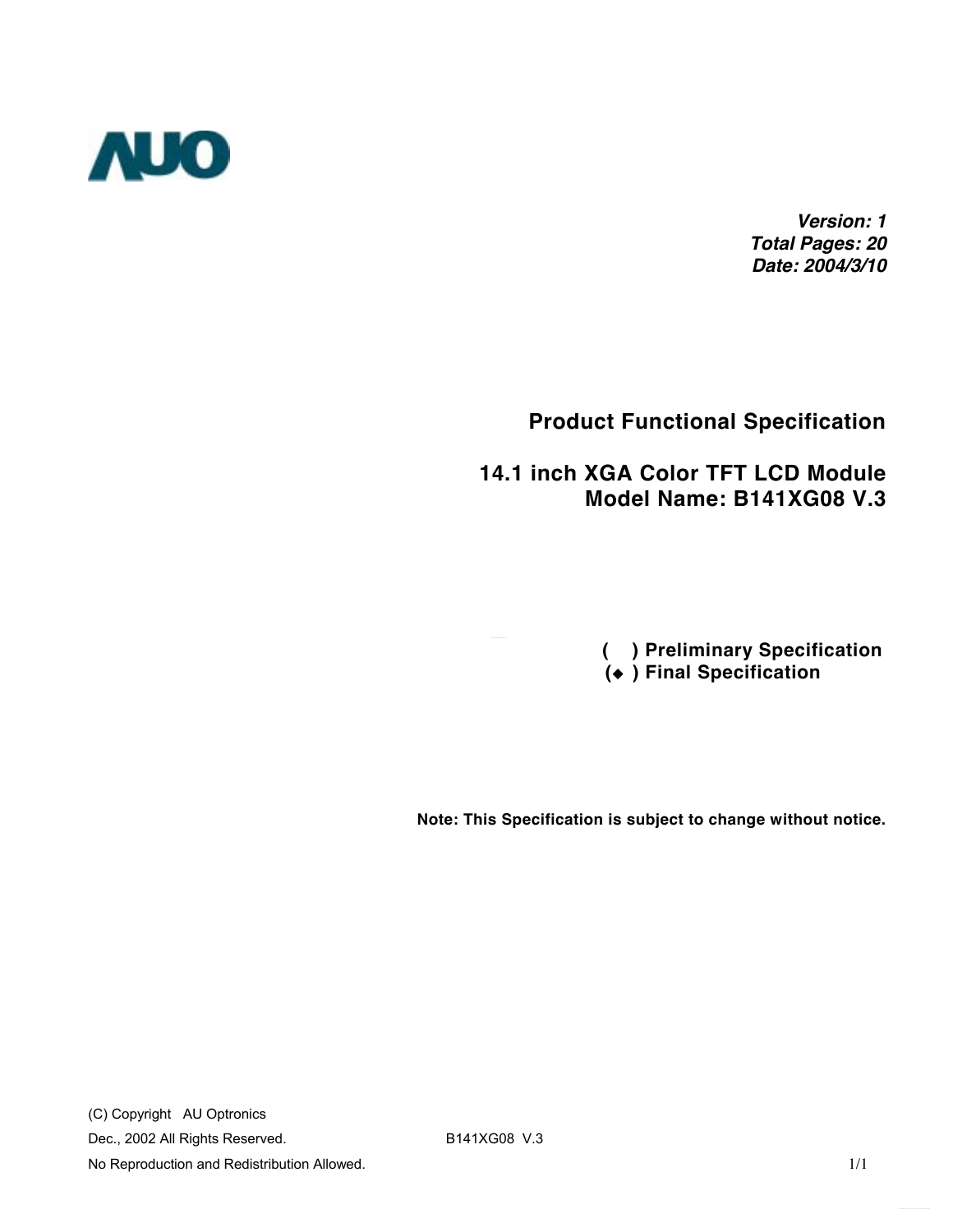# **Contents**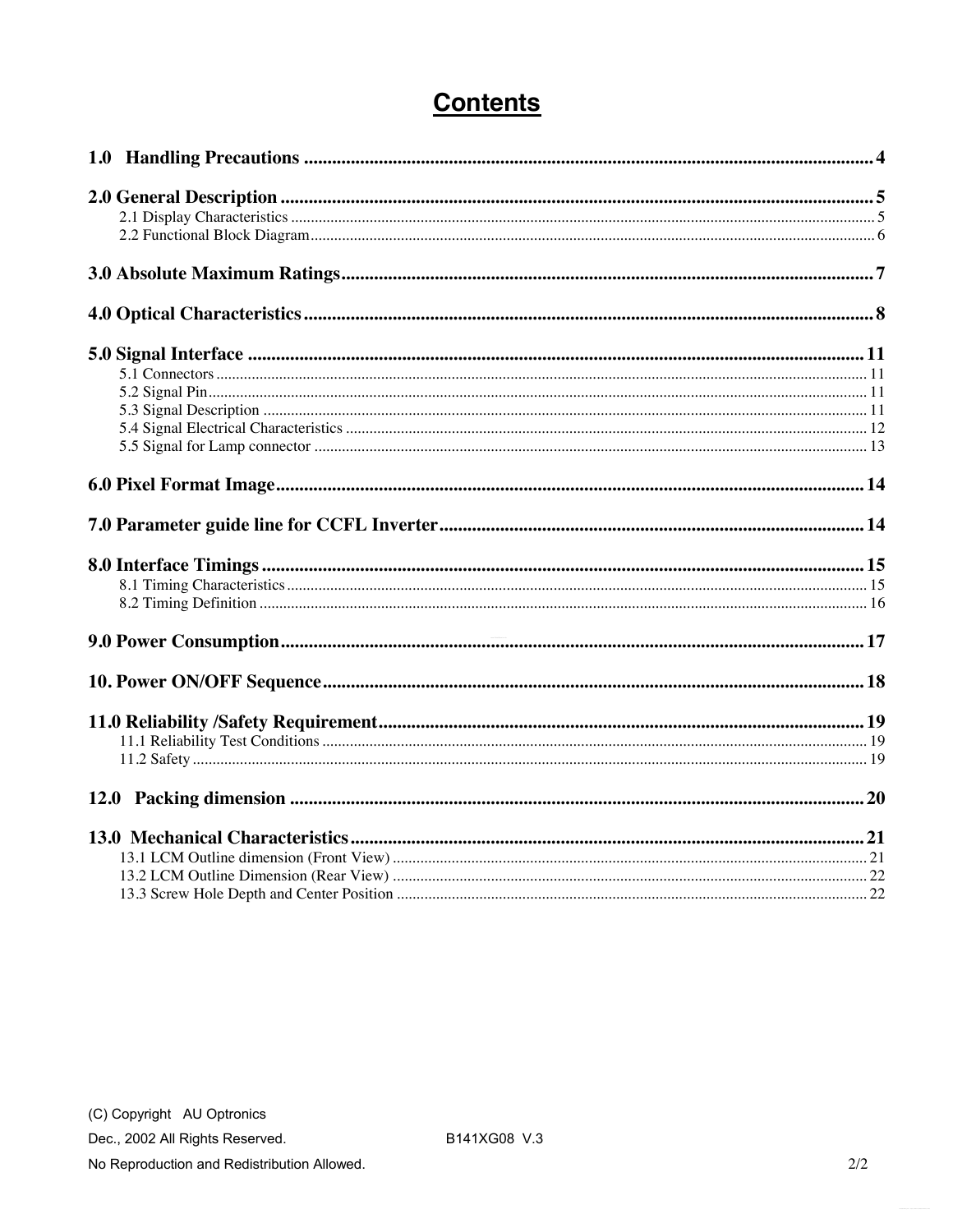# **II Record of Revision**

| Version and Date   Page   Old description |     |                      | <b>New Description</b> | Remark |
|-------------------------------------------|-----|----------------------|------------------------|--------|
| V1. 2004/3/10                             | All | <b>First Release</b> | <b>INA</b>             |        |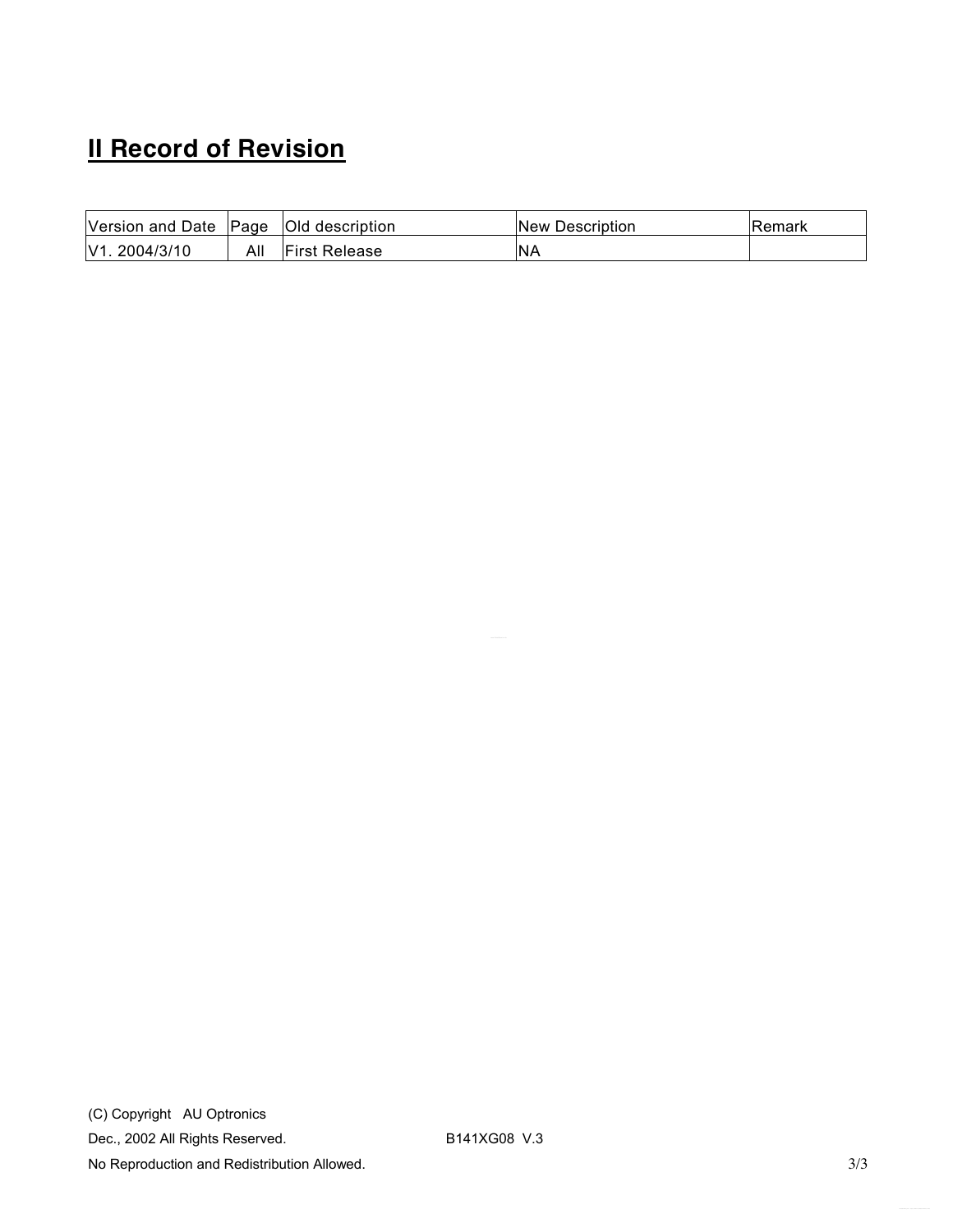# <span id="page-3-0"></span>**1.0 Handling Precautions**

- 1) Do not press or scratch the surface harder than a HB pencil lead because the polarizers are very fragile and could be easily damaged.
- 2) Be sure to turn off power supply when inserting or disconnecting from input connector.
- 3) Wipe off water droplets or oil immediately. Long contact with the droplets may cause discoloration or spots.
- 4) When the panel surface is soiled, wipe it with absorbent cotton or other soft cloth.
- 5) Since the panel is made of glass, it may break or crack if dropped or bumped on hard surface.
- 6) Protect the module from static electricity and insure proper grounding when handling. Static electricity may cause damage to the CMOS Gate Array IC.
- 7) Do not disassemble the module.
- 8) Do not press the reflector sheet at the back of the module.
- 9) Avoid damaging the TFT module. Do not press the center of the CCFL Reflector when it was taken out from the packing container. Instead, press at the edge of the CCFL Reflector softly.
- 10) Do not rotate or tilt the signal interface connector of the TFT module when you insert or remove other connector into the signal interface connector.
- 11) Do not twist or bend the TFT module when installation of the TFT module into an enclosure (Notebook PC Bezel, for example). It should be taken into consideration that no bending/twisting forces are applied to the TFT module from outside when designing the enclosure. Otherwise the TFT module may be damaged.
- 12) Cold cathode fluorescent lamp in LCD contains a small amount of mercury. Please follow local regulations for disposal.
- 13) The LCD module contains a small amount of material that has no flammability grade, so it should be supplied by power complied with requirements of limited power source (2.11, IEC60950 or UL1950).
- 14) The CCFL in the LCD module is supplied with Limited Current Circuit (2.4, IEC60950 or UL1950). Do not connect the CCFL in Hazardous Voltage Circuit.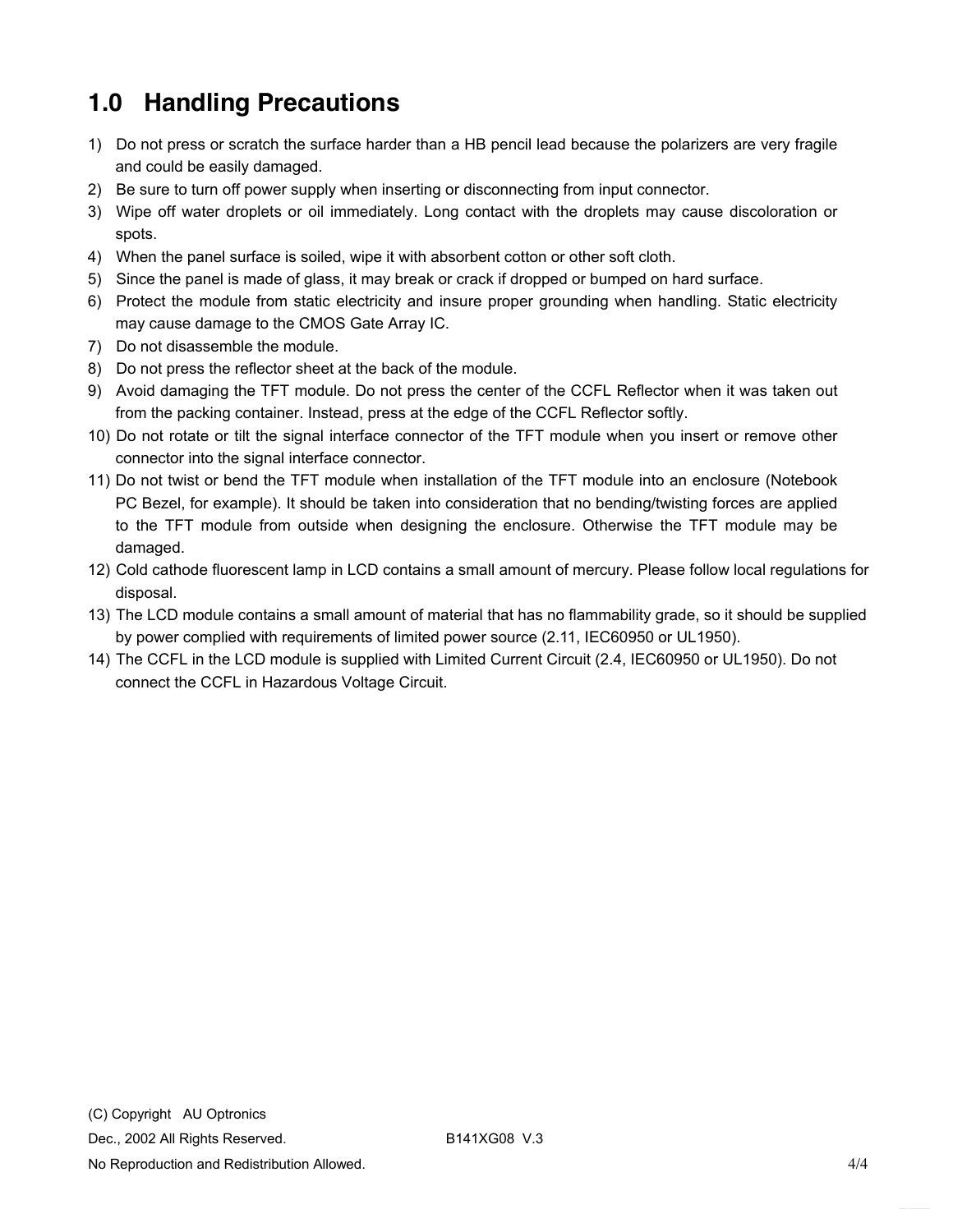# <span id="page-4-0"></span>**2.0 General Description**

This specification applies to the 14.1 inch Color TFT/LCD Module B141XG08 V3

This module is designed for a display unit of notebook style personal computer.

The screen format is intended to support the XGA (1024(H) x 768(V)) screen and 262k colors (RGB 6-bits data driver).

All input signals are LVDS interface compatible.

This module does not contain an inverter card for backlight.

#### **2.1 Display Characteristics**

The following items are characteristics summary on the table under 25 ℃ condition:

| <b>ITEMS</b>                        | Unit                                 | <b>SPECIFICATIONS</b>                            |
|-------------------------------------|--------------------------------------|--------------------------------------------------|
| Screen Diagonal                     | [mm]                                 | 357(14.1")                                       |
| <b>Active Area</b>                  | [mm]                                 | 285.7(H) x 214.3(V)                              |
| Pixels H x V                        |                                      | $1024(x3)$ x 768                                 |
| Pixel Pitch                         | [mm]                                 | $0.279$ (per one triad) x 0.279                  |
| <b>Pixel Arrangement</b>            |                                      | R.G.B. Vertical Stripe                           |
| Display Mode                        |                                      | Normally White                                   |
| Typical White Luminance(CCFL=6.0mA) | $\lceil cd/m^2 \rceil$               | 200 Typ.(5 points average)                       |
| <b>Contrast Ratio</b>               |                                      | 250: 1 Min , 300: 1 Typ                          |
| ResponseTime                        | [msec]                               | 25 Typ.                                          |
| Nominal Input Voltage VDD           | [Volt]                               | $+3.3$ Typ.                                      |
| <b>Typical Power Consumption</b>    | [Watt]                               | 5.3 Watt (w/o Inverter, All black pattern)@LCM   |
| (VDD line + VCFL line)              |                                      | circuit 1.4 Watt(typ.), B/L input 3.9 Watt(typ.) |
| Weight                              | [Grams]                              | 420g Max. (w/o Inverter)                         |
| <b>Physical Size</b>                | [mm]                                 | 299(W) x 228(H) x 5.5(D) Max.                    |
| <b>Electrical Interface</b>         |                                      | R/G/B Data, 3 Sync, Signals, Clock (4 pairs      |
|                                     |                                      | LVDS)                                            |
| <b>Support Color</b>                |                                      | Native 262K colors (RGB 6-bit data driver)       |
| <b>Temperature Range</b>            |                                      |                                                  |
| Operating                           | $[ ^{\circ}\text{C} ]$               | 0 to $+50$                                       |
| Storage (Shipping)                  | $\mathop{\rm l{^{\circ}C}}\nolimits$ | $-20$ to $+60$                                   |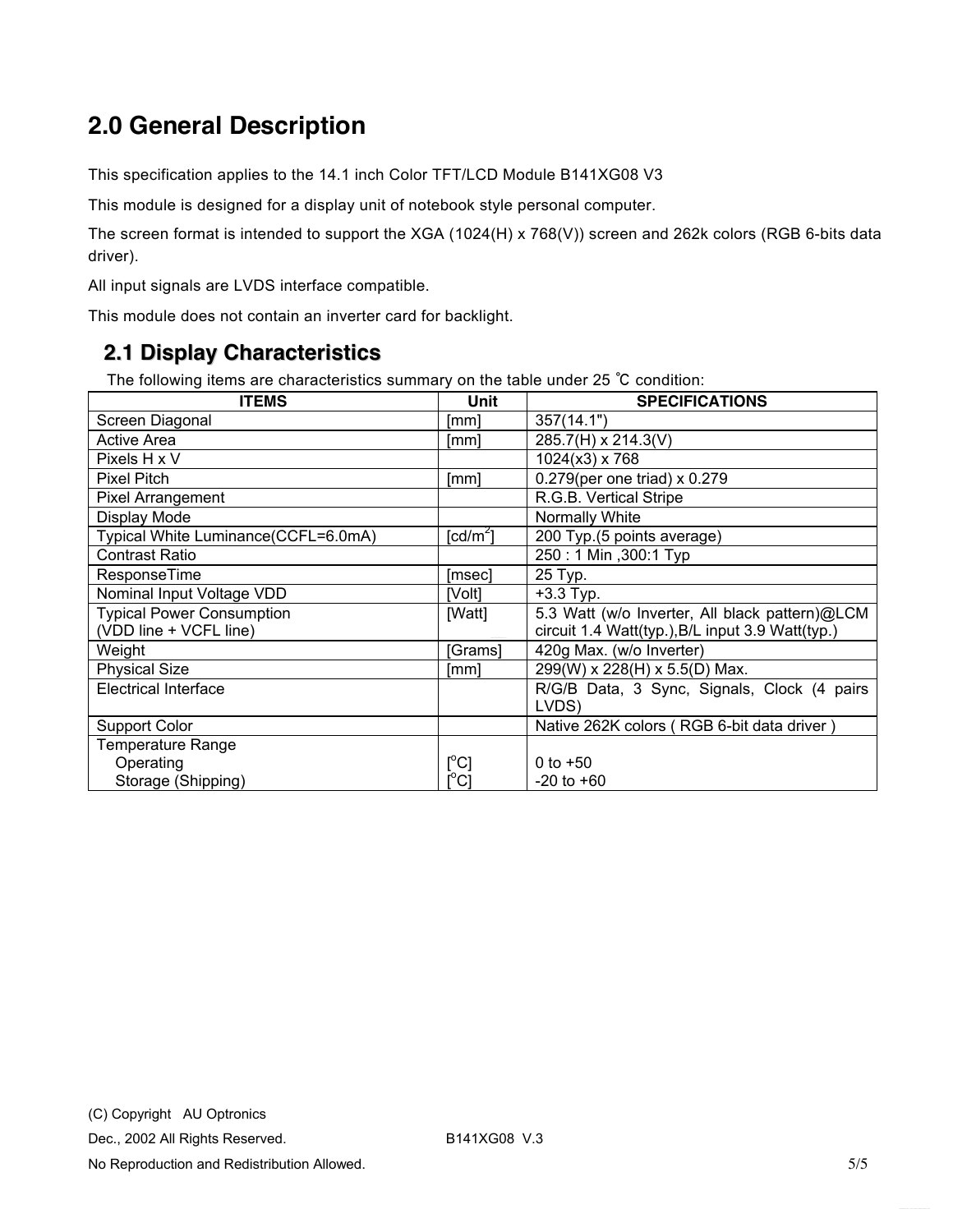### <span id="page-5-0"></span>**2.2 Functional Block Diagram**

The following diagram shows the functional block of the 14.1 inches Color TFT/LCD Module:

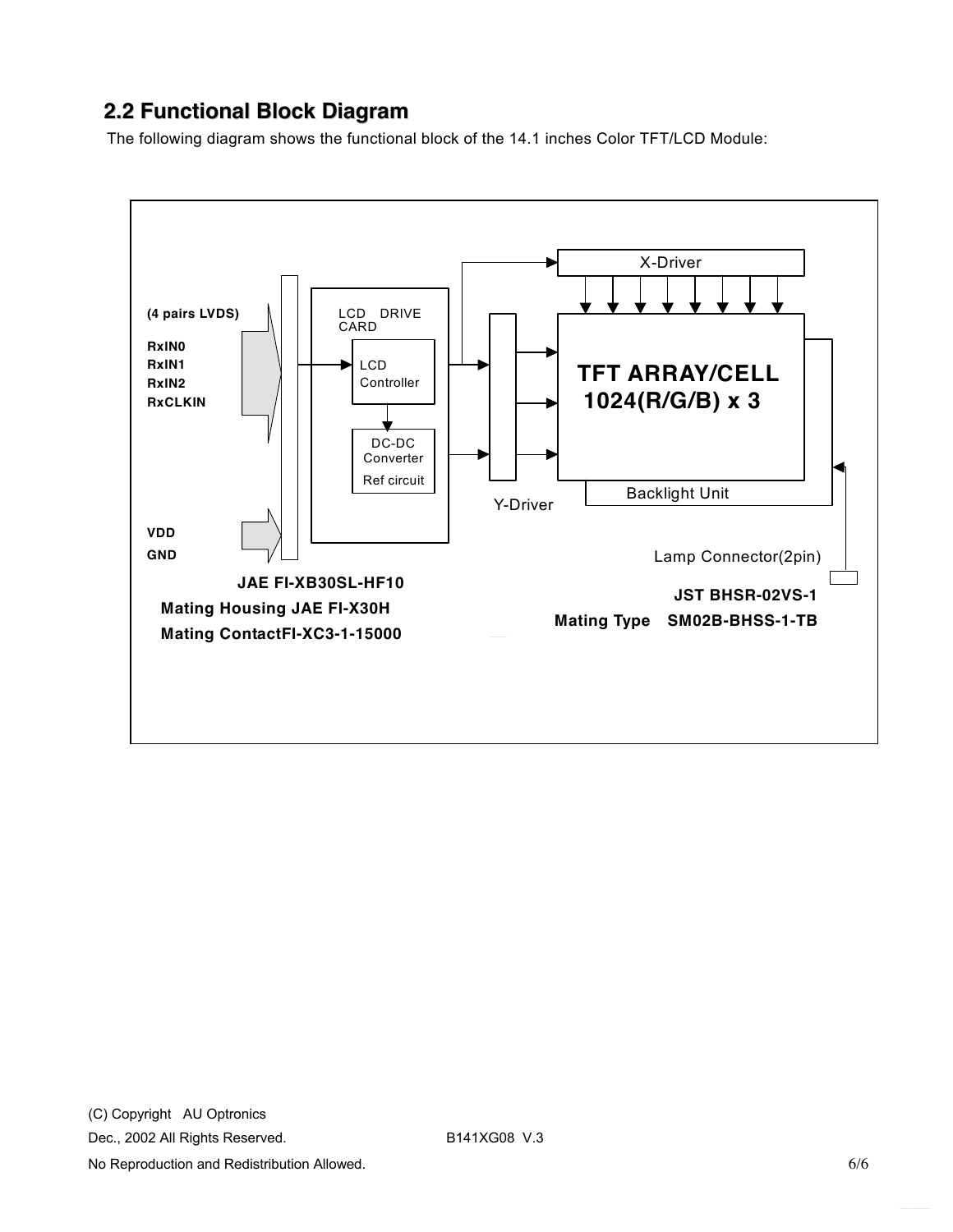# <span id="page-6-0"></span>**3.0 Absolute Maximum Ratings**

| <b>Item</b>                  | Symbol      | Min                      | Max                 | Unit                                    | <b>Conditions</b> |
|------------------------------|-------------|--------------------------|---------------------|-----------------------------------------|-------------------|
| Logic/LCD Drive Voltage      | VDD.        | $-0.3$                   | $+4.0$              | [Volt]                                  |                   |
| Input Voltage of Signal      | Vin         | $-0.3$                   | $VDD+0.3$           | [Volt]                                  |                   |
| <b>CCFL Current</b>          | <b>ICFL</b> |                          |                     | [mA] rms                                |                   |
| <b>CCFL Ignition Voltage</b> | Vs          | $\overline{\phantom{0}}$ | $1160(25^{\circ}C)$ | <b>Vrms</b>                             | Note 1            |
| <b>Operating Temperature</b> | TOP         | 0                        | $+50$               | $\mathsf{I}^\circ\mathsf{C}1$           | Note 2            |
| <b>Operating Humidity</b>    | <b>HOP</b>  | 5                        | 95                  | [%RH]                                   | Note 2            |
| Storage Temperature          | TST         | $-20$                    | $+60$               | $\mathsf{I}^\circ\mathsf{C} \mathsf{I}$ | Note 2            |
| <b>Storage Humidity</b>      | <b>HST</b>  | 5                        | 95                  | [%RH]                                   | Note 2            |
| Vibration                    |             |                          | 2.16 10-500         | [G Hz]                                  |                   |
| Shock                        |             |                          | 240, 2              | [G ms]                                  | Half sine wave    |

Absolute maximum ratings of the module is as following:

Note 1 : Duration = 50msec

Note 2 : Maximum Wet-Bulb should be 39℃ and No condensation.

#### **Wet bulb temperature chart**



No Reproduction and Redistribution Allowed. The state of the state of the state of the state of the state of the state of the state of the state of the state of the state of the state of the state of the state of the state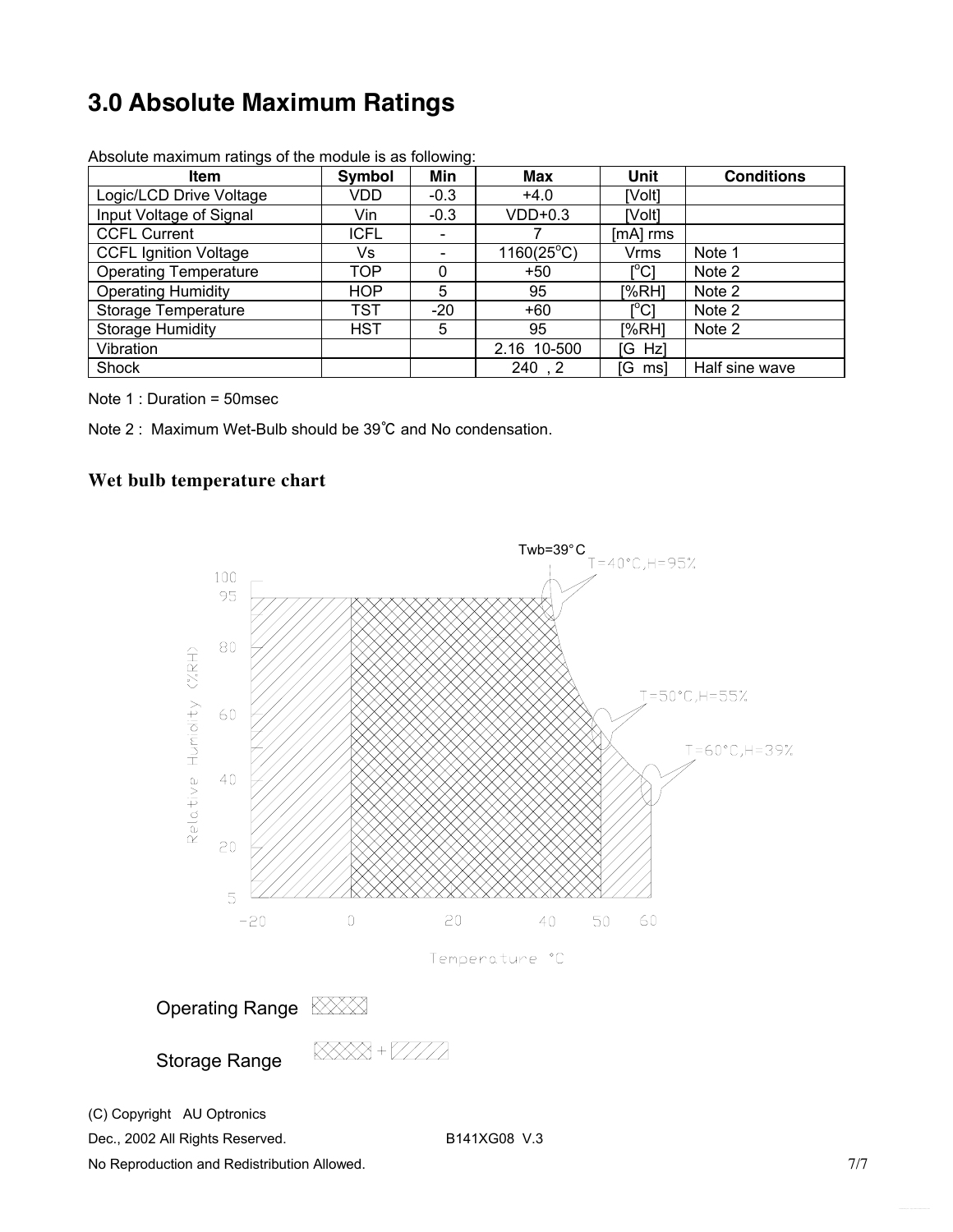# <span id="page-7-0"></span>**4.0 Optical Characteristics**

| <b>Item</b>                          | Unit                         | <b>Conditions</b>     | Min.  | Typ.  | Max.  | <b>Note</b> |
|--------------------------------------|------------------------------|-----------------------|-------|-------|-------|-------------|
| <b>Viewing Angle</b>                 | [degree]                     | Horizontal<br>(Right) | 40    |       |       | 3,7         |
|                                      | [degree]                     | $CR = 10$<br>(Left)   | 40    |       |       |             |
|                                      | [degree]                     | Vertical<br>(Upper)   | 10    |       |       |             |
|                                      | [degree]                     | $CR = 10$<br>(Lower)  | 30    |       |       |             |
| Uniformity                           |                              | 5 Points              |       |       | 1.2   | 2           |
| Uniformity                           |                              | 13 Points             |       |       | 1.5   |             |
| Contrast ratio                       |                              |                       | 250   | 300   |       | 6           |
| Response Time                        | [msec]                       | Rising                |       | 10    | 15    | 5           |
|                                      | [msec]                       | Falling               |       | 15    | 20    |             |
| Color / Chromaticity                 |                              | Red x                 | 0.57  | 0.600 | 0.63  | 3,7         |
| Coordinates (CIE)                    |                              | Red y                 | 0.31  | 0.340 | 0.37  |             |
|                                      |                              | Green x               | 0.28  | 0.310 | 0.34  |             |
|                                      |                              | Green y               | 0.53  | 0.560 | 0.59  |             |
|                                      |                              | Blue x                | 0.12  | 0.150 | 0.18  |             |
|                                      |                              | Blue y                | 0.10  | 0.130 | 0.16  |             |
|                                      |                              | White x               | 0.283 | 0.313 | 0.343 |             |
|                                      |                              | White y               | 0.299 | 0.329 | 0.359 |             |
| <b>White Luminance</b><br>CCFL 6.0mA | $\textsf{[cd/m}^2\textsf{]}$ | 5 points average      | 170   | 200   |       | 1,3,4       |

The optical characteristics are measured under stable conditions as follows under 25℃ condition:

Note 1: 5 & 13 points position (Display area : 285.7mm x 214.3)



(C) Copyright AU Optronics

Dec., 2002 All Rights Reserved. B141XG08 V.3

No Reproduction and Redistribution Allowed. **8/8** and  $\frac{8}{8}$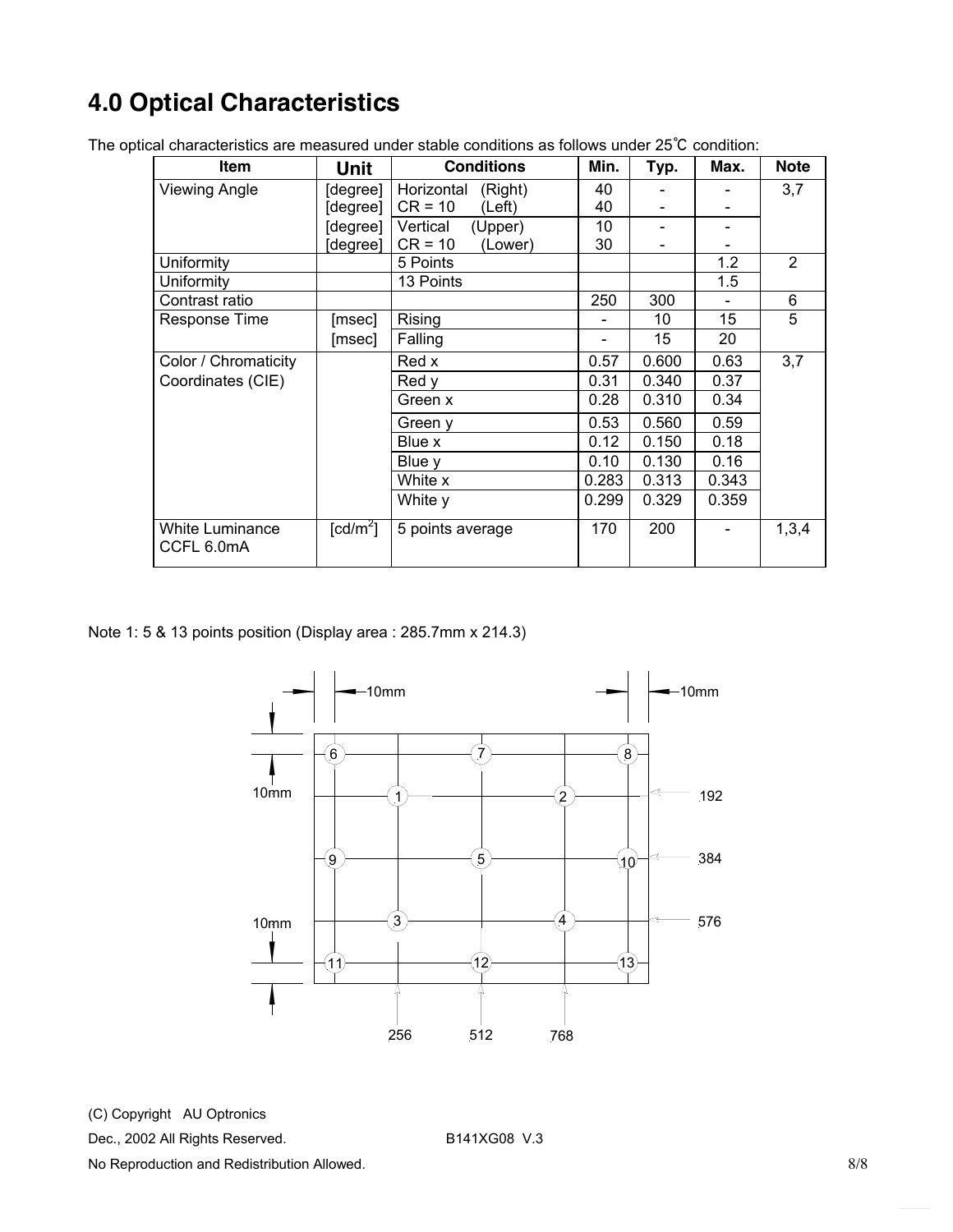Note 2: Definition of white uniformity:

White uniformity is defined as the following with five/thirteen measurements (1~13) at Figure in Note (1).

$$
\delta_{\text{ws}} = \frac{\text{Maximum brightness of five } (1,2,3,4,5) \text{ points}}{\text{Minimum brightness of five } (1,2,3,4,5) \text{ points}}
$$
\n
$$
\delta_{\text{ws}} = \frac{\text{Maximum brightness of thirteen points}}{\text{Minimum brightness of thirteen points}}
$$

#### Note 3: Measurement method

The LCD module should be stabilized at given temperature for 30 minutes to avoid abrupt temperature change during measuring. In order to stabilize the luminance, the measurement should be executed after lighting Backlight for 30 minutes in a stable, windless and dark room.



Center of the screen

Note 4: Definition of Average Luminance of White (Y<sub>L</sub>):

Measure the luminance of gray level 63 at 5 points,  $Y_L = [L (1) + L (2) + L (3) + L (4) + L (5)]$  / 5 L (x) is corresponding to the luminance of the point X at Figure in Note (1).

(C) Copyright AU Optronics

Dec., 2002 All Rights Reserved. B141XG08 V.3

No Reproduction and Redistribution Allowed. 63. Allowed and 2009 and 2009 and 2009 and 2009 and 2009 and 2009  $9/9$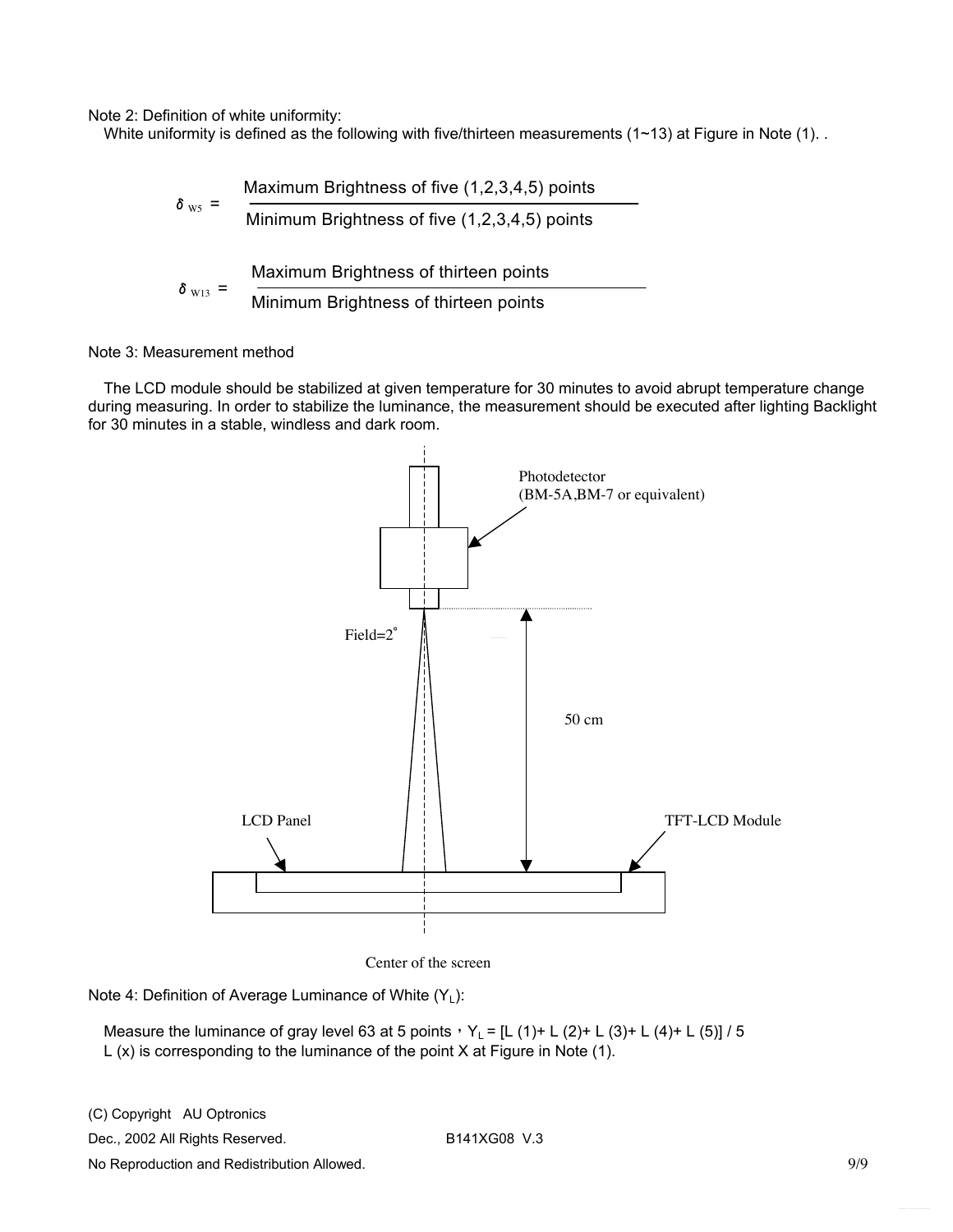Note 5: Definition of response time:

The output signals of BM-7 or equivalent are measured when the input signals are changed from "Black" to "White" (falling time) and from "White" to "Black" (rising time), respectively. The response time interval between the 10% and 90% of amplitudes. Refer to figure as below.



#### Note 6. Definition of contrast ratio:

Contrast ratio is calculated with the following formula.

Brightness on the "White" state Contrast ratio (CR)=  $\frac{Brighnless on the VIME state}{Brighness on the "Black" state}$ 

#### Note 7. Definition of viewing angle

 Viewing angle is the measurement of contrast ratio ≧10, at the screen center, over a 180° horizontal and 180° vertical range (off-normal viewing angles). The 180° viewing angle range is broken down as follows; 90° ( $\theta$ ) horizontal left and right and 90 $^{\circ}$  ( $\Phi$ ) vertical, high (up) and low (down). The measurement direction is typically perpendicular to the display surface with the screen rotated about its center to develop the desired measurement viewing angle.



(C) Copyright AU Optronics

Dec., 2002 All Rights Reserved. B141XG08 V.3

No Reproduction and Redistribution Allowed. 10/10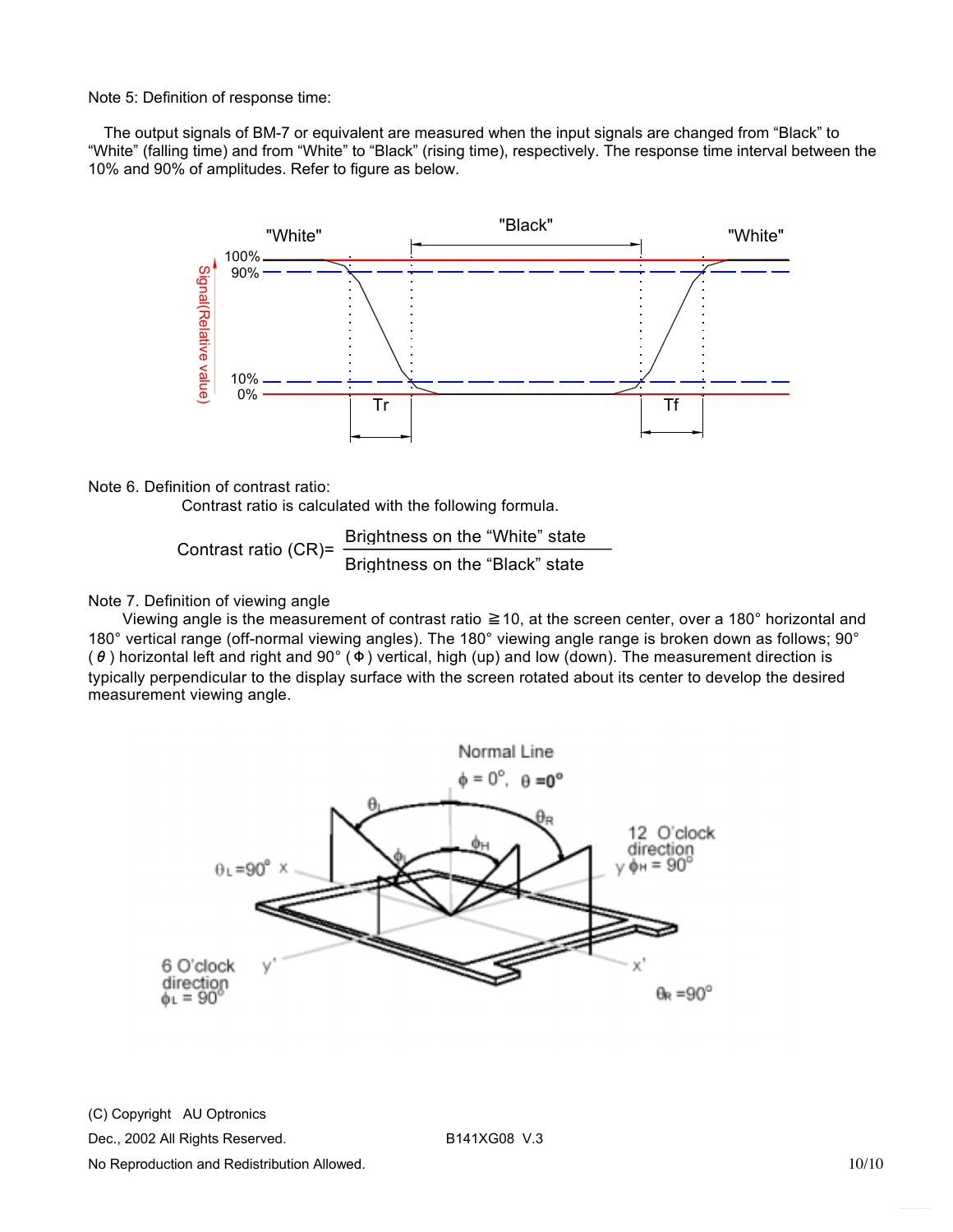# <span id="page-10-0"></span>**5.0 Signal Interface**

#### **5.1 Connectors**

Physical interface is described as for the connector on module.

These connectors are capable of accommodating the following signals and will be following components.

| <b>Connector Name / Designation</b> | For Signal Connector |
|-------------------------------------|----------------------|
| <b>Manufacturer</b>                 | <b>JAE</b>           |
| <b>Type / Part Number</b>           | FI-XB30SL-HF10       |
| <b>Mating Housing/Part Number</b>   | FI-X30H              |
| <b>Mating Contact/Part Number</b>   | FI-XC3-1-15000       |

| <b>Connector Name / Designation</b> | For Lamp Connector |
|-------------------------------------|--------------------|
| <b>Manufacturer</b>                 | JST                |
| Type / Part Number                  | <b>BHSR-02VS-1</b> |
| <b>Mating Type / Part Number</b>    | SM02B-BHSS-1-TB    |

#### **5.2 Signal Pin**

| --<br>Pin# | <b>Signal Name</b> | Pin#      | <b>Signal Name</b>  |
|------------|--------------------|-----------|---------------------|
|            | GND                | 2         | <b>VDD</b>          |
| 3          | VDD                |           | <b>VEDID</b>        |
| 5          | NC.                | 6         | CLK <sub>EDID</sub> |
|            | <b>DATAEDID</b>    | 8         | RxIN0-              |
| 9          | RxIN0+             | 10        | <b>GND</b>          |
| 11         | RxIN1-             | 12        | RxIN1+              |
| 13         | <b>GND</b>         | 14        | RxIN2-              |
| 15         | RxIN2+             | 16        | <b>GND</b>          |
| 17         | RxCLKIN-           | 18        | RxCLKIN+            |
| 19         | GND                | $20 - 30$ | <b>NC</b>           |

### **5.3 Signal Description**

The module uses a LVDS receiver embedded in AUO's ASIC. LVDS is a differential signal technology for LCD interface and high-speed data transfer device.

| <b>Signal Name</b>         | <b>Description</b>                                              |
|----------------------------|-----------------------------------------------------------------|
| V <sub>EDID</sub>          | +3.3V EDID Power                                                |
| CLK <sub>EDID</sub>        | <b>EDID Clock Input</b>                                         |
| <b>DATA<sub>EDID</sub></b> | <b>EDID Data Input</b>                                          |
| RxIN0-, RxIN0+             | LVDS differential data input(Red0-Red5, Green0)                 |
| RxIN1-, RxIN1+             | LVDS differential data input(Green1-Green5, Blue0-Blue1)        |
| RxIN2-, RxIN2+             | LVDS differential data input(Blue2-Blue5, Hsync, Vsync, DSPTMG) |
| RxCLKIN-, RxCLKIN0+        | LVDS differential clock input                                   |
| <b>VDD</b>                 | +3.3V Power Supply                                              |
| <b>GND</b>                 | Ground                                                          |

(C) Copyright AU Optronics

Dec., 2002 All Rights Reserved. B141XG08 V.3

No Reproduction and Redistribution Allowed. 11/11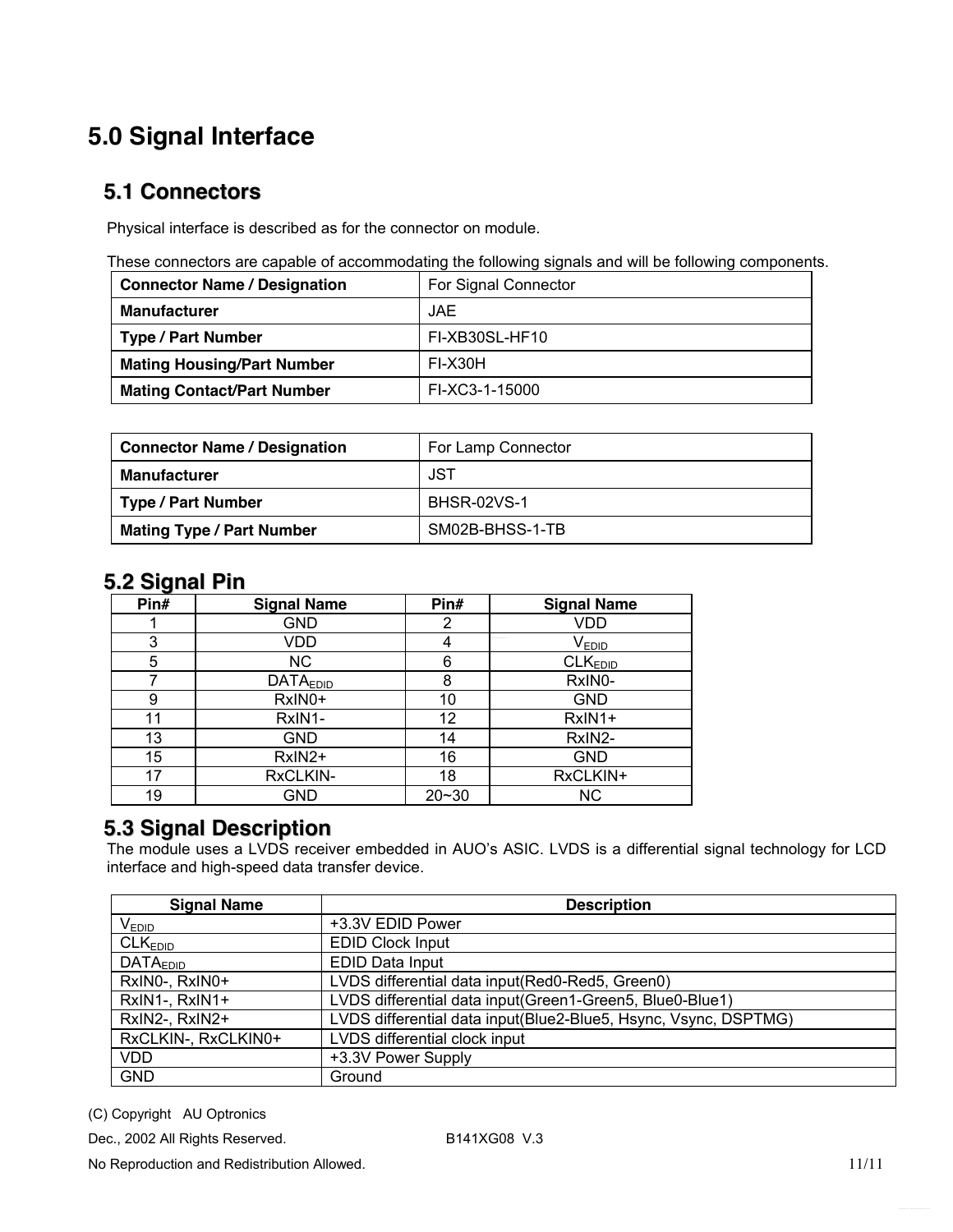<span id="page-11-0"></span>**Note**: Input signals shall be in low status when VDD is off.

Internal circuit of LVDS inputs are as following.

| <b>Signal Name</b> | <b>Description</b>      |                                                             |
|--------------------|-------------------------|-------------------------------------------------------------|
| +RED5              | Red Data 5 (MSB)        | Red-pixel Data                                              |
| +RED4              | Red Data 4              | Each red pixel's brightness data consists of these 6 bits   |
| +RED3              | Red Data 3              | pixel data.                                                 |
| +RED2              | Red Data 2              |                                                             |
| +RED1              | Red Data 1              |                                                             |
| +RED0              | Red Data 0 (LSB)        |                                                             |
|                    | <b>Red-pixel Data</b>   |                                                             |
| +GREEN 5           | Green Data 5 (MSB)      | Green-pixel Data                                            |
| +GREEN 4           | Green Data 4            | Each green pixel's brightness data consists of these 6 bits |
| +GREEN 3           | Green Data 3            | pixel data.                                                 |
| +GREEN 2           | Green Data 2            |                                                             |
| +GREEN 1           | Green Data 1            |                                                             |
| +GREEN 0           | Green Data 0 (LSB)      |                                                             |
|                    | <b>Green-pixel Data</b> |                                                             |
| +BLUE 5            | Blue Data 5 (MSB)       | <b>Blue-pixel Data</b>                                      |
| +BLUE 4            | Blue Data 4             | Each blue pixel's brightness data consists of these 6 bits  |
| +BLUE 3            | Blue Data 3             | pixel data.                                                 |
| +BLUE 2            | Blue Data 2             |                                                             |
| +BLUE 1            | Blue Data 1             |                                                             |
| +BLUE 0            | Blue Data 0 (LSB)       |                                                             |
|                    | <b>Blue-pixel Data</b>  |                                                             |
| -DTCLK             | <b>Data Clock</b>       | The typical frequency is 65.0 MHz. The signal is used to    |
|                    |                         | strobe the pixel data and DSPTMG signals. All pixel data    |
|                    |                         | shall be valid at the falling edge when the DSPTMG signal   |
|                    |                         | is high.                                                    |
| <b>DSPTMG</b>      | <b>Display Timing</b>   | This signal is strobed at the falling edge of               |
|                    |                         | -DTCLK. When the signal is high, the pixel data shall be    |
|                    |                         | valid to be displayed.                                      |
| <b>VSYNC</b>       | <b>Vertical Sync</b>    | The signal is synchronized to -DTCLK.                       |
| <b>HSYNC</b>       | <b>Horizontal Sync</b>  | The signal is synchronized to -DTCLK.                       |

**Note:** Output signals from any system shall be low or Hi-Z state when VDD is off.

### **5.4 Signal Electrical Characteristics**

Input signals shall be in low status when VDD is off.

It is recommended to refer the specifications of SN75LVDS86DGG (Texas Instruments) in detail.

|  | Signal electrical characteristics are as follows; |  |
|--|---------------------------------------------------|--|
|  |                                                   |  |
|  |                                                   |  |

| <b>Parameter</b> | <b>Condition</b>        | Min    | Max | Unit |
|------------------|-------------------------|--------|-----|------|
|                  | Differential Input High |        |     |      |
| √th              | Voltage(Vcm=+1.2V)      |        | 100 | [mV] |
|                  | Differential Input Low  |        |     |      |
| Vtl              | Voltage(Vcm=+1.2V)      | $-100$ |     | ImV1 |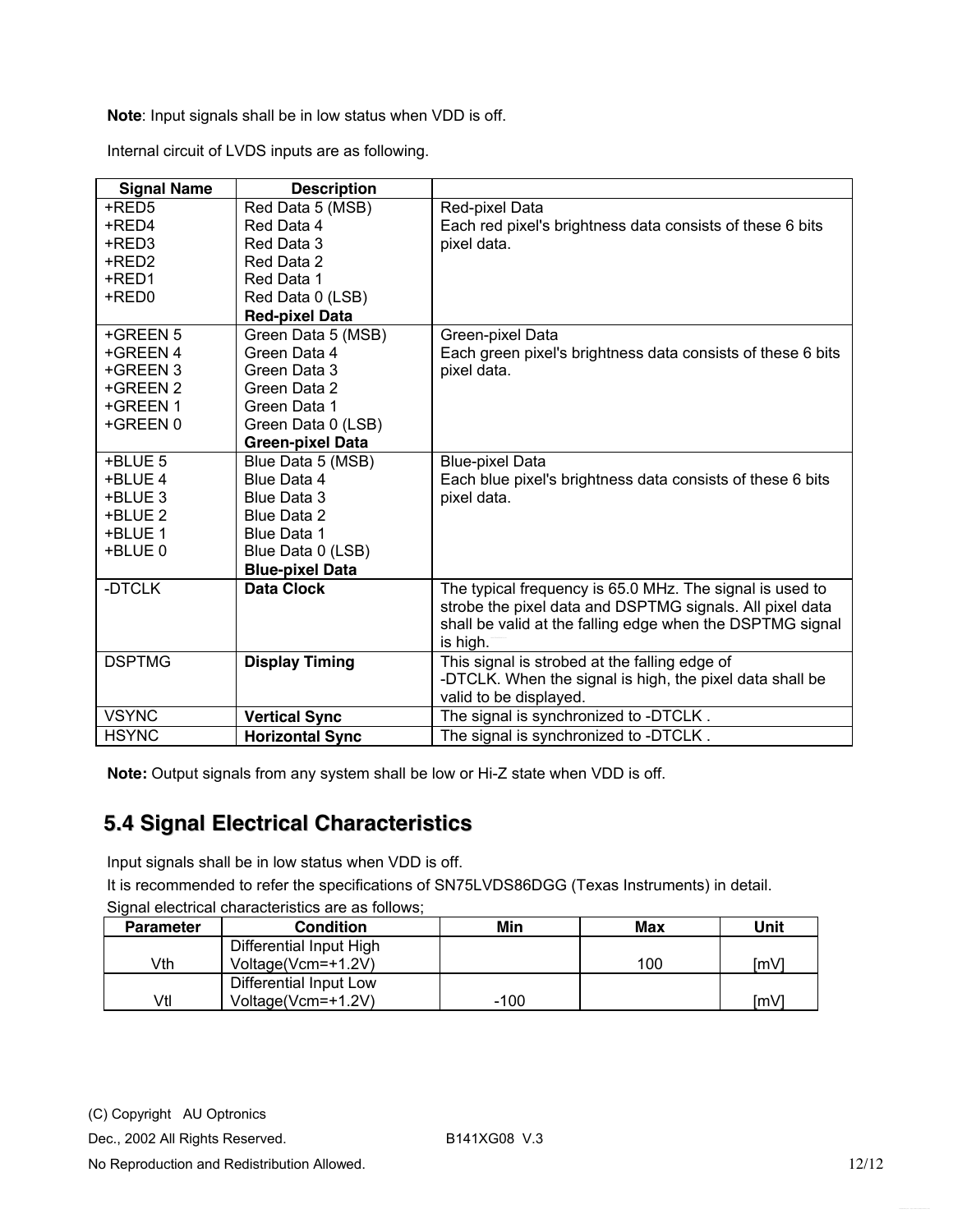<span id="page-12-0"></span>LVDS Macro AC characteristics are as follows:

|                       | Min.  | Max.  |
|-----------------------|-------|-------|
| Clock Frequency (F)   | 50MHz | 67MHz |
| Data Setup Time (Tsu) | 600ps |       |
| Data Hold Time (Thd)  | 600ps |       |



## **5.5 Signal for Lamp connector**

| Pin # | <b>Signal Name</b> |
|-------|--------------------|
|       | Lamp High Voltage  |
|       | Lamp Low Voltage   |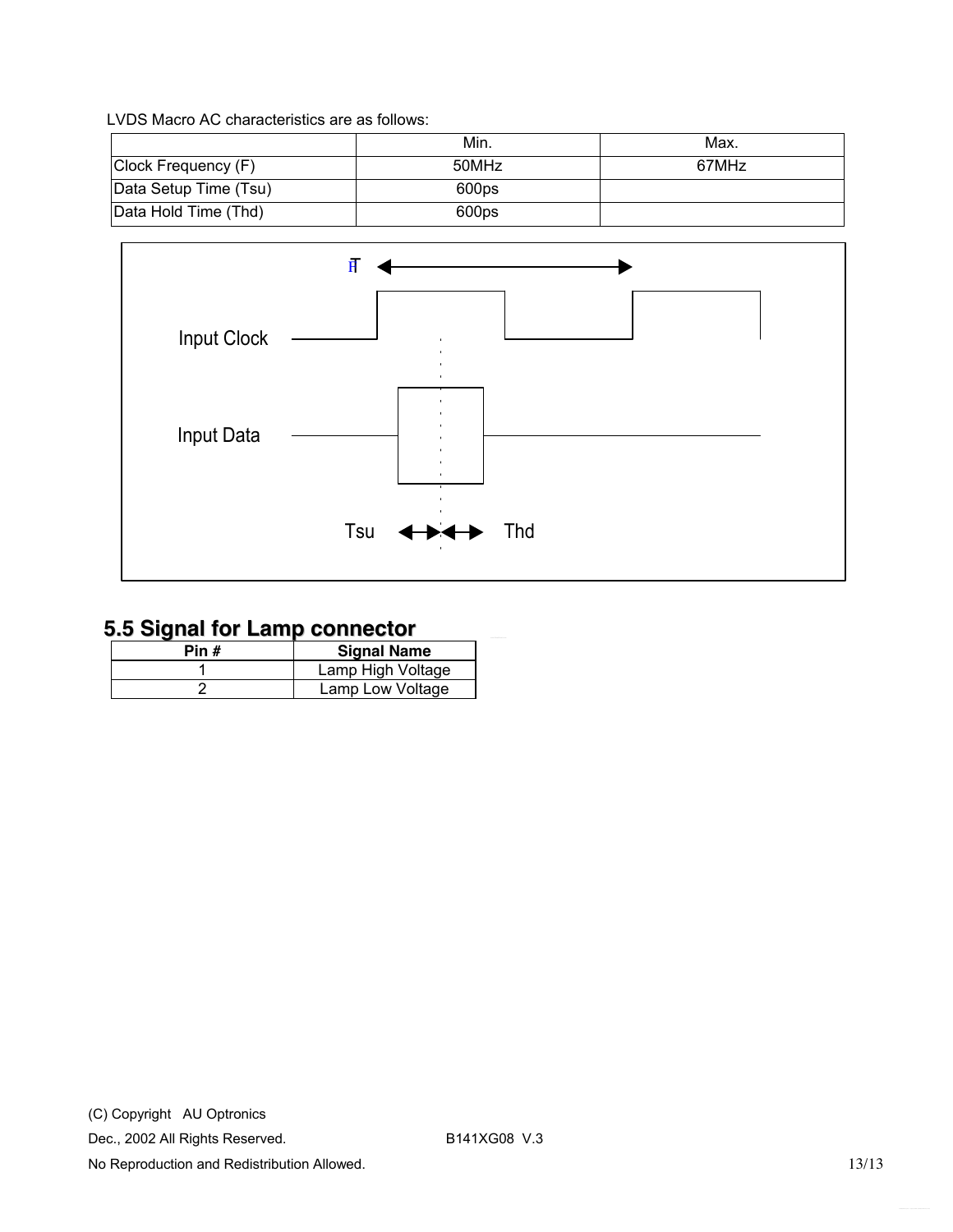## <span id="page-13-0"></span>**6.0 Pixel Format Image**

|            |   | O   |     | $\mathbf{1}$ |            |   |   |     | 1022 1023  |  |
|------------|---|-----|-----|--------------|------------|---|---|-----|------------|--|
| 1st Line   | R | G   | B R | G            | B          | R | G | B R | $G \mid B$ |  |
|            |   |     |     |              |            |   |   |     |            |  |
|            |   |     |     |              |            |   |   |     |            |  |
|            |   |     |     | ٠            |            |   |   |     |            |  |
|            |   |     |     |              |            |   |   |     | $\bullet$  |  |
|            |   |     |     |              |            |   |   |     |            |  |
| 768th Line |   | R G | B R |              | $G \mid B$ | R |   |     | G B R G B  |  |

Following figure shows the relationship of the input signals and LCD pixel format.

## **7.0 Parameter guide line for CCFL Inverter**

| <b>Parameter</b>                | Min | <b>DP-1</b> | Max  | <b>Units</b>         | <b>Condition</b>   |
|---------------------------------|-----|-------------|------|----------------------|--------------------|
| White Luminance                 |     |             |      |                      |                    |
| 5 points average                | 170 | 200         |      | [cd/m <sup>2</sup> ] | $(Ta=25^{\circ}C)$ |
|                                 |     |             |      |                      |                    |
| CCFL current(ICFL)              |     | 6.0         | 7.0  | $[mA]$ rms           | $(Ta=25^{\circ}C)$ |
|                                 |     |             |      |                      | Note <sub>2</sub>  |
| <b>CCFL Frequency(FCFL)</b>     | 50  | 60          | 70   | [KHz]                | $(Ta=25^{\circ}C)$ |
|                                 |     |             |      |                      | Note <sub>3</sub>  |
| CCFL Ignition Voltage(Vs)       |     |             | 1500 | [Volt] rms           | $(Ta=0^{\circ}C)$  |
|                                 |     |             |      |                      | Note 4             |
| <b>CCFL Voltage (Reference)</b> |     | 650         |      | [Volt] rms           | $(Ta=25^{\circ}C)$ |
| (VCFL)                          |     |             |      |                      | Note <sub>5</sub>  |
| <b>CCFL Power consumption</b>   |     | 3.9         |      | [Watt]               | $(Ta=25^{\circ}C)$ |
| (PCFL)                          |     |             |      |                      | Note <sub>5</sub>  |

**Note 1**: DP-1 are AUO recommended Design Points.

\*1 All of characteristics listed are measured under the condition using the AUO Test inverter.

\*2 In case of using an inverter other than listed, it is recommended to check the inverter carefully. Sometimes, interfering noise stripes appear on the screen, and substandard luminance or flicker at low power may happen.

(C) Copyright AU Optronics

Dec., 2002 All Rights Reserved. B141XG08 V.3

No Reproduction and Redistribution Allowed. 14/14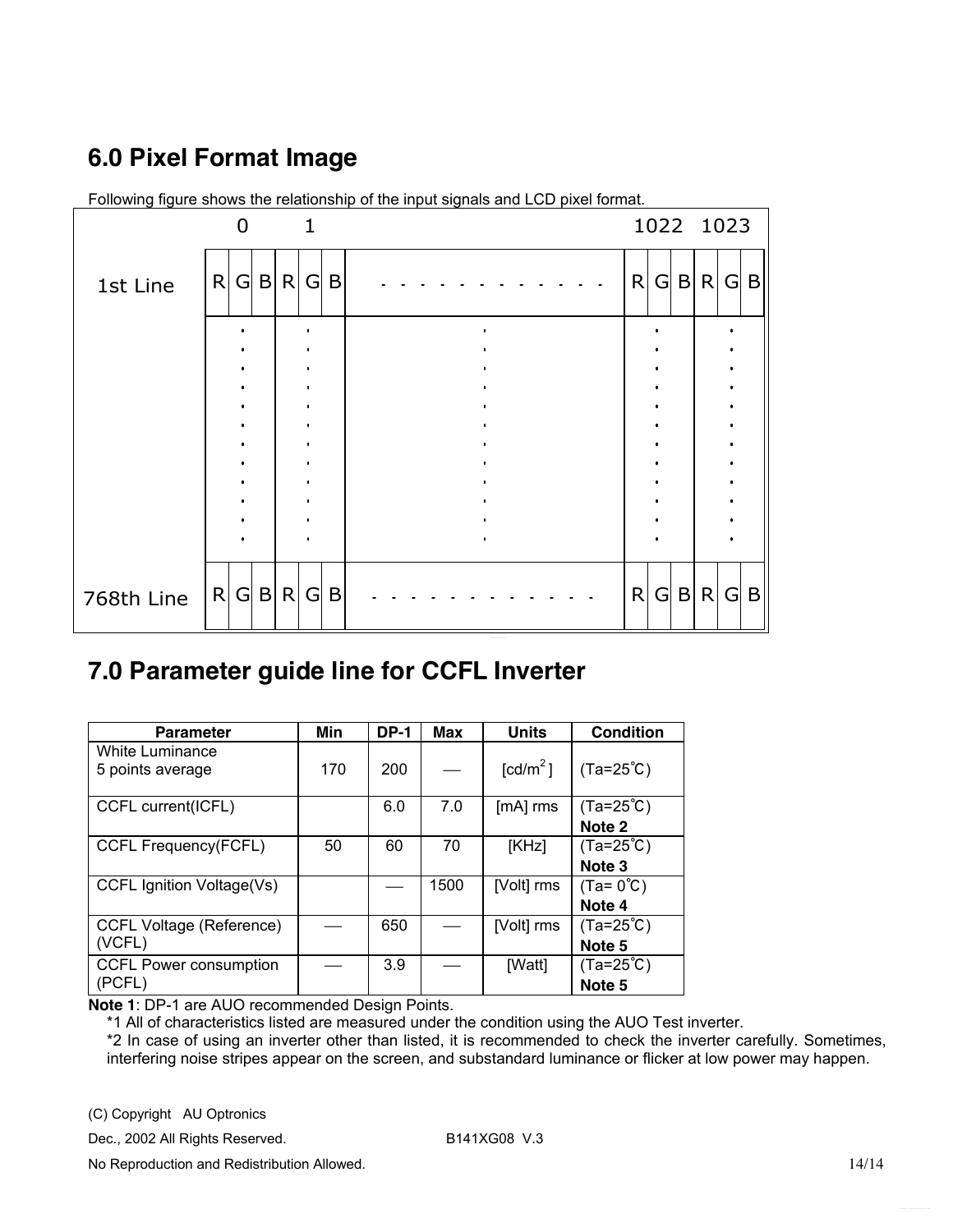<span id="page-14-0"></span>\*3 In designing an inverter, it is suggested to check safety circuit ver carefully. Impedance of CCFL, for instance, becomes more than 1 [M ohm] when CCFL is damaged.

\*4 Generally, CCFL has some amount of delay time after applying start-up voltage. It is recommended to keep on applying start-up voltage for 1 [Sec] until discharge.

\*5 The CCFL inverter operating frequency must be carefully chosen so that no interfering noise stripes on the screen were induced.

\*6 Reducing CCFL current increases CCFL discharge voltage and generally increases CCFL discharge frequency. So all the parameters of an inverter should be carefully designed so as not to produce too much leakage current from high-voltage output of the inverter.

**Note 2**: It should be employed the inverter, which has "Duty Dimming", if ICCFL is less than 4mA.

- **Note 3**: The CCFL inverter operating frequency should be carefully determined to avoid interference between inverter and TFT LCD.
- Note 4: The inverter open voltage should be designed larger than the lamp starting voltage at T=0<sup>o</sup>C, otherwise backlight may be blinking for a moment after turning on or not be able to turn on. The open voltage should be measured after ballast capacitor. If an inverter has shutdown function it should keep its open voltage. for longer than 1 second even if lamp connector is open.
- **Note 5**: Calculator value for reference (ICFL×VCFL=PCFL)

## 8.0 Interface Timings

Basically, interface timings should match the VESA 1024x768 /60Hz (VG901101) manufacturing guide line timing.

| Symbol     | <b>Description</b>     | Min            | <b>Typ</b> | Max  | Unit   |
|------------|------------------------|----------------|------------|------|--------|
| fdck       | <b>DTCLK Frequency</b> |                | 65.00      |      | [MHz]  |
| tck        | DTCLK cycle time       |                | 15.38      |      | [nsec] |
| tx         | X total time           | 1206           | 1344       | 2047 | [tck]  |
| tacx       | X active time          | 129            | 1024       |      | [tck]  |
| tbkx       | X blank time           | 90             | 320        |      | [tck]  |
| Hsync      | H frequency            |                | 48.363     |      | [KHz]  |
| <b>Hsw</b> | H-Sync width           | $\overline{2}$ | 136        |      | [tck]  |
| Hbp        | H back porch           | 1              | 160        |      | [tck]  |
| <b>Hfp</b> | H front porch          | 0              | 24         |      | [tck]  |
| ty         | Y total time           | 771            | 806        | 1023 | [tx]   |
| tacy       | Y active time          |                | 768        |      | [tx]   |
| Vsync      | Frame rate             | (55)           | 60         | 61   | [Hz]   |
| Vw         | V-sync Width           |                | 6          |      | [tx]   |
| Vfp        | V-sync front porch     |                | 3          |      | [tx]   |
| Vbp        | V-sync back porch      | 7              | 29         | 63   | [tx]   |

#### **8.1 Timing Characteristics**

**Note:** Hsw(H-sync width) + Hbp(H-sync back porch) should be less than 515 tck.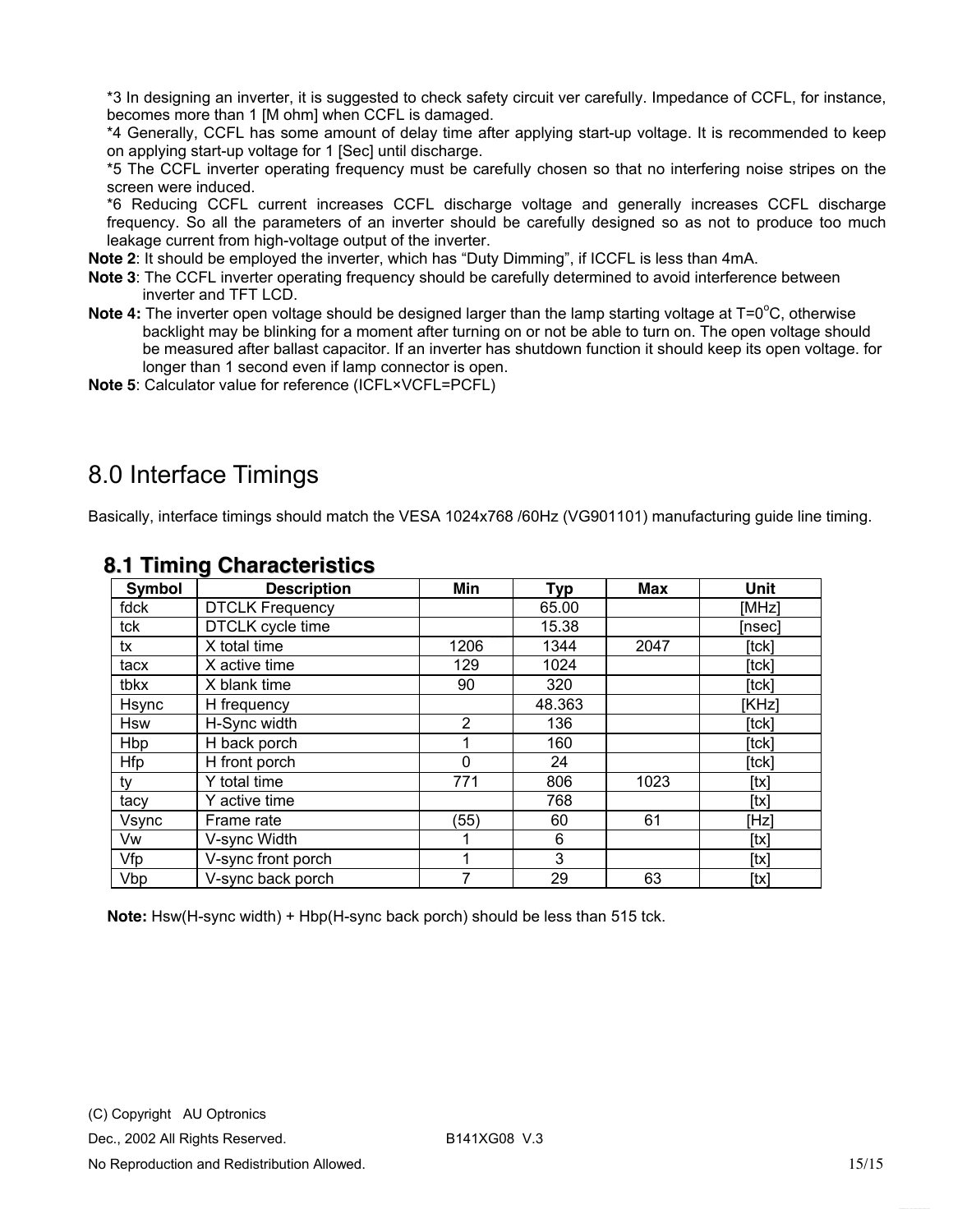## <span id="page-15-0"></span>**8.2 Timing Definition**

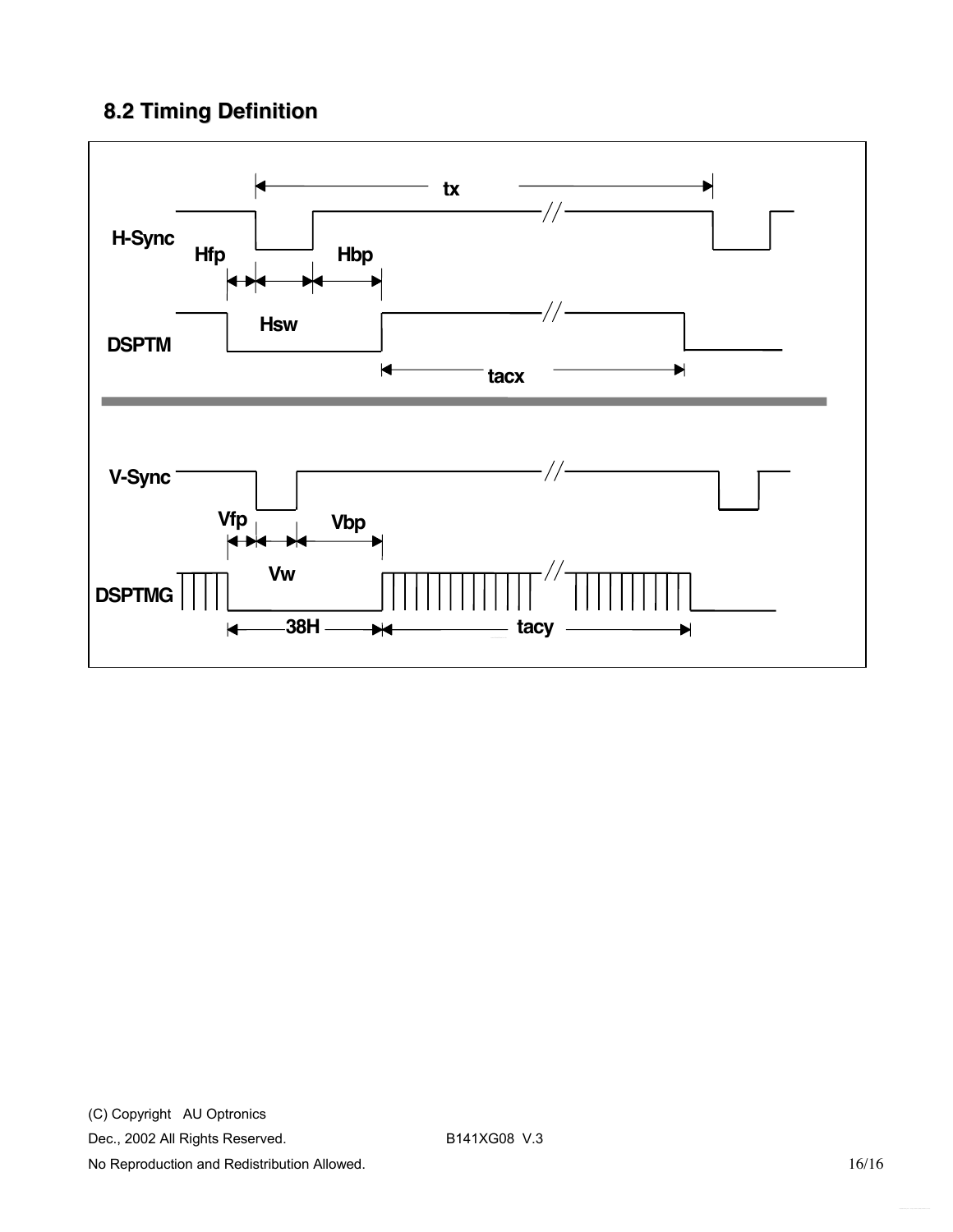## <span id="page-16-0"></span>**9.0 Power Consumption**

Input power specifications are as follows;

| <b>Symbol</b>         | <b>Parameter</b>                                                                     | Min | <b>Typ</b> | <b>Max</b> | <b>Units</b> | <b>Condition</b>             |  |  |
|-----------------------|--------------------------------------------------------------------------------------|-----|------------|------------|--------------|------------------------------|--|--|
| <b>Module</b>         |                                                                                      |     |            |            |              |                              |  |  |
| <b>VDD</b>            | Logic/LCD Drive                                                                      | 3.0 | 3.3        | 3.6        | [Volt]       | Load Capacitance 20uF        |  |  |
|                       | Voltage                                                                              |     |            |            |              |                              |  |  |
| <b>PDD</b>            | <b>VDD Power</b>                                                                     |     | 1.4        |            | [Watt]       | All Black Pattern            |  |  |
| PDD Max               | <b>VDD Power max</b>                                                                 |     |            | 1.65       | [Watt]       | Max Pattern Note             |  |  |
| IDD.                  | <b>IDD Current</b>                                                                   |     | 350        |            | mA           | 64 Grayscale Pattern         |  |  |
| <b>IDD Max</b>        | <b>IDD Current max</b>                                                               |     |            | 450        | mA           | Vertical stripe line Pattern |  |  |
|                       |                                                                                      |     |            |            |              | <b>Note</b>                  |  |  |
| VDDrp                 | Allowable                                                                            |     |            | 100        | [mV]         |                              |  |  |
|                       | Logic/LCD Drive                                                                      |     |            |            | p-p          |                              |  |  |
|                       | Ripple Voltage                                                                       |     |            |            |              |                              |  |  |
| <b>VDDns</b>          | Allowable                                                                            |     |            | 100        | [mV]         |                              |  |  |
|                       | Logic/LCD Drive                                                                      |     |            |            | p-p          |                              |  |  |
|                       | <b>Ripple Noise</b>                                                                  |     |            |            |              |                              |  |  |
| Lamp                  |                                                                                      |     |            |            |              |                              |  |  |
| <b>ICFL</b>           | <b>CCFL current</b>                                                                  | 3.0 | 6.0        | 7.0        | [mA]         | $(Ta=25^{\circ}C)$           |  |  |
|                       |                                                                                      |     |            |            | rms          |                              |  |  |
| <b>VCFL</b>           | <b>CCFL Voltage</b>                                                                  |     | 650        |            | [Volt]       | $(Ta=25^{\circ}C)$           |  |  |
|                       | (Reference)                                                                          |     |            |            | rms          |                              |  |  |
| <b>PCFL</b>           | <b>CCFL Power</b>                                                                    |     | 3.9        |            | [Watt]       | $(Ta=25^{\circ}C)$           |  |  |
|                       | consumption                                                                          |     |            |            |              |                              |  |  |
| <b>Power</b><br>Total | 5.3 Watt (w/o Inverter, All black pattern)@LCM circuit 1.4 Watt(typ.), B/L input 3.9 |     |            |            |              |                              |  |  |
| Consumption           | Watt(typ.)                                                                           |     |            |            |              |                              |  |  |

**Note : VDD=3.3V**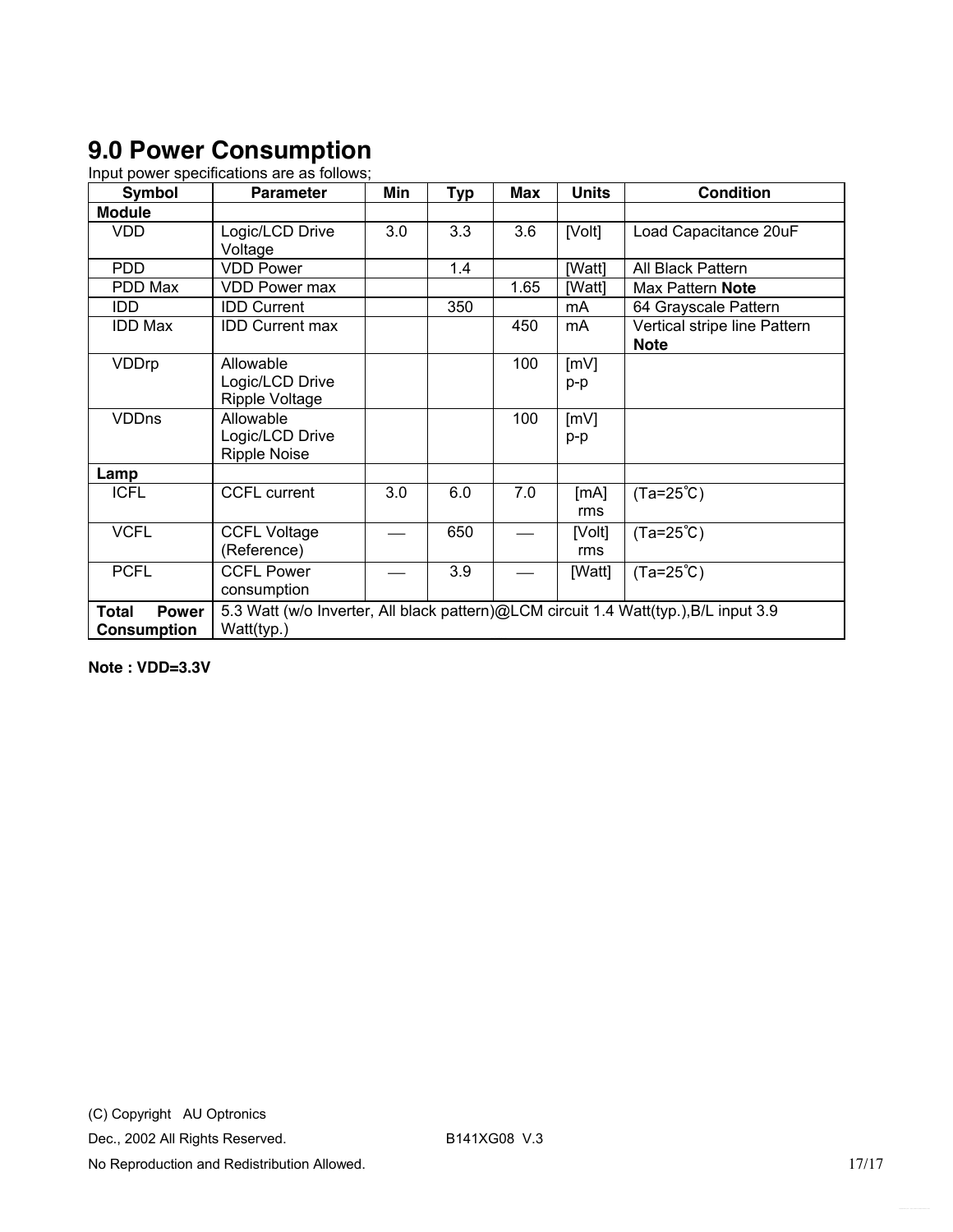## <span id="page-17-0"></span>**10. Power ON/OFF Sequence**

VDD power and lamp on/off sequence is as follows. Interface signals are also shown in the chart. Signals from any system shall be Hi-Z state or low level when VDD is off.

Sequence of Power-on/off and signal-on/off

T1 0.9VDD  $0.9V<sub>D</sub>$ 1ms≦T1≦10ms  $0.1VD$ 0.1VDD Power Supply VDD 6ms≦T2≦50ms  $T2 \leftarrow$  T3  $\leftarrow$  T4 0ms≦T3<50ms 400ms≦T4 200ms≦T5 200ms≦T6 VALID LVDS Interface T5 ⇐ T6 Backlight On

Apply the lamp voltage within the LCD operating range. When the backlight turns on before the LCD operation or the LCD turns off before the backlight turns off, the display may momentarily become abnormal.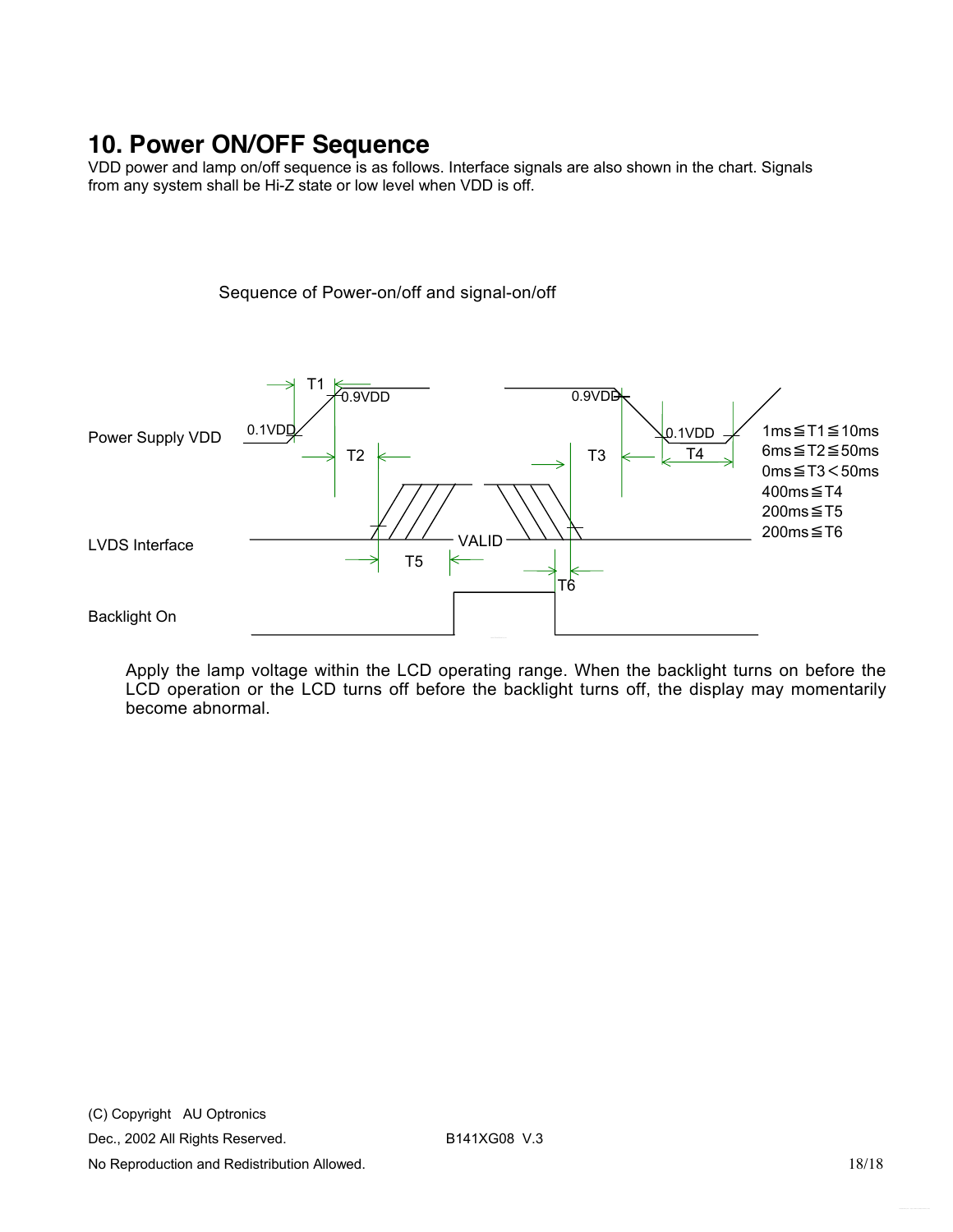## <span id="page-18-0"></span>**11.0 Reliability /Safety Requirement**

| <b>Items</b>                                                                        | <b>Required Condition</b>                                                                                                           |  |  |  |  |
|-------------------------------------------------------------------------------------|-------------------------------------------------------------------------------------------------------------------------------------|--|--|--|--|
| <b>Temperature Humidity Bias</b>                                                    | 40°C/90%,300Hr                                                                                                                      |  |  |  |  |
| <b>High Temperature Operation</b>                                                   | 50°C/Dry,300Hr                                                                                                                      |  |  |  |  |
| Low Temperature Operation                                                           | $0^{\circ}$ C,500Hr                                                                                                                 |  |  |  |  |
| Continuous Life                                                                     | 25°C, 2000 hours                                                                                                                    |  |  |  |  |
| On/Off Test                                                                         | ON/30 sec. OFF/30sec., 30,000 cycles                                                                                                |  |  |  |  |
| <b>Hot Storage</b>                                                                  | 60°C/40% RH ,240 hours                                                                                                              |  |  |  |  |
| Cold Storage                                                                        | 240 hours, 240°C/50% RH-                                                                                                            |  |  |  |  |
| <b>Thermal Shock Test</b>                                                           | -20°C/30 min ,60°C/30 min 100cycles                                                                                                 |  |  |  |  |
| <b>Hot Start Test</b>                                                               | 50°C/1 Hr min. power on/off per 5 minutes, 5 times                                                                                  |  |  |  |  |
| <b>Cold Start Test</b>                                                              | 0°C/1 Hr min. power on/off per 5 minutes, 5 times                                                                                   |  |  |  |  |
| Shock Test (Non-Operating)                                                          | 240G, 2ms, Half-sine wave                                                                                                           |  |  |  |  |
| Vibration Test (Non-Operating)                                                      | Sinusoidal vibration, 1.5G zero-to-peak, 10 to 500 Hz,<br>0.5 octave/minute; 0.5hr in each of three mutually<br>perpendicular axes. |  |  |  |  |
| <b>ESD</b><br>Air: operation ±5KV / non-operation ±20KV                             |                                                                                                                                     |  |  |  |  |
| 10000 ft / operation / 8Hr<br><b>Altitude Test</b><br>30000ft / non-operation / 24r |                                                                                                                                     |  |  |  |  |
| Maximum Side Mount Torque                                                           | $2.5$ kgf.cm.                                                                                                                       |  |  |  |  |

#### **11.1 Reliability Test Conditions**

CCFL Life : 10,000 hours minimum

 $MTBF(Excluding the CCFL): 30,000 hours with a confidence level 90%$ 

## 11.2 Safety

UL 60950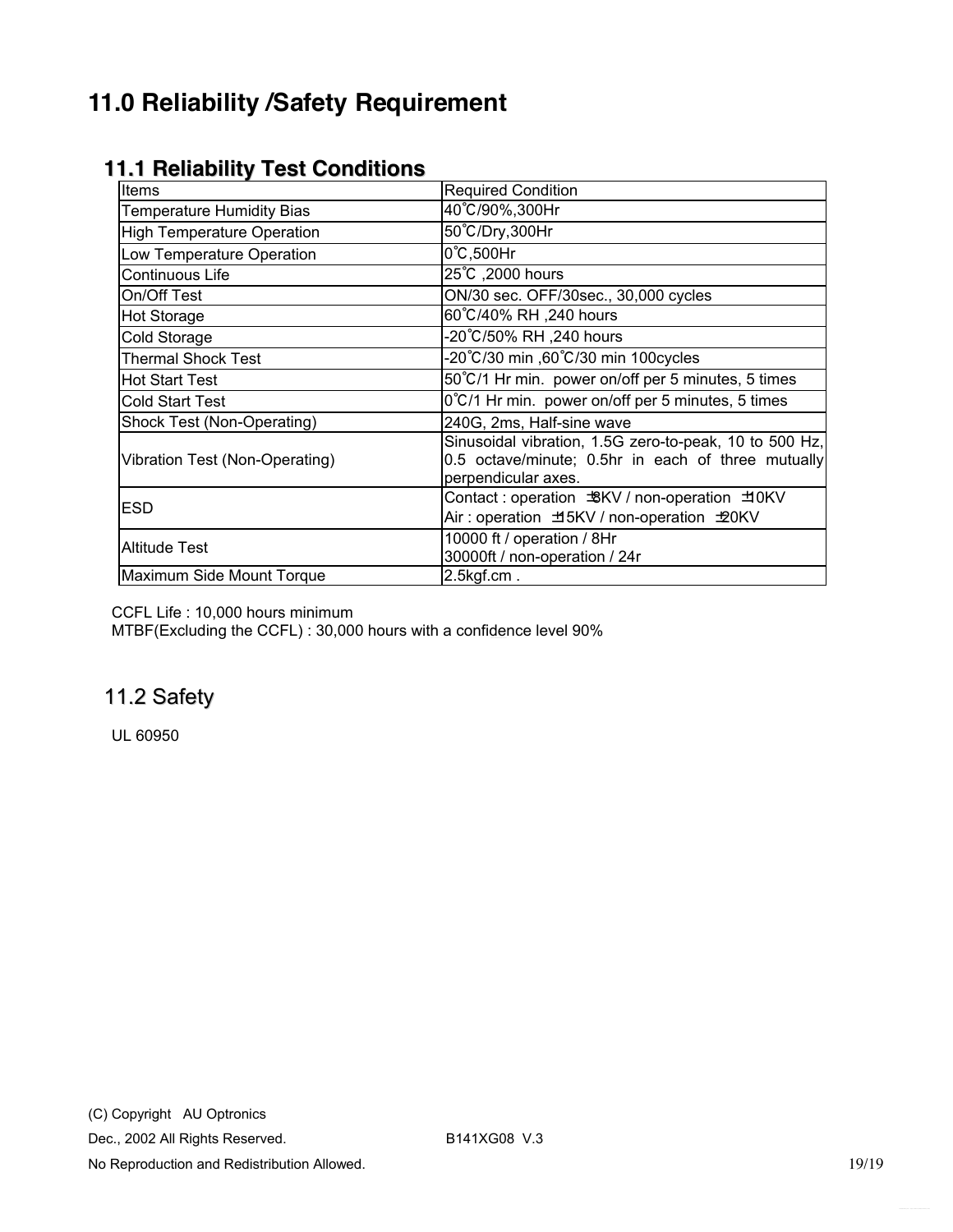## <span id="page-19-0"></span>12.0 Packing dimension

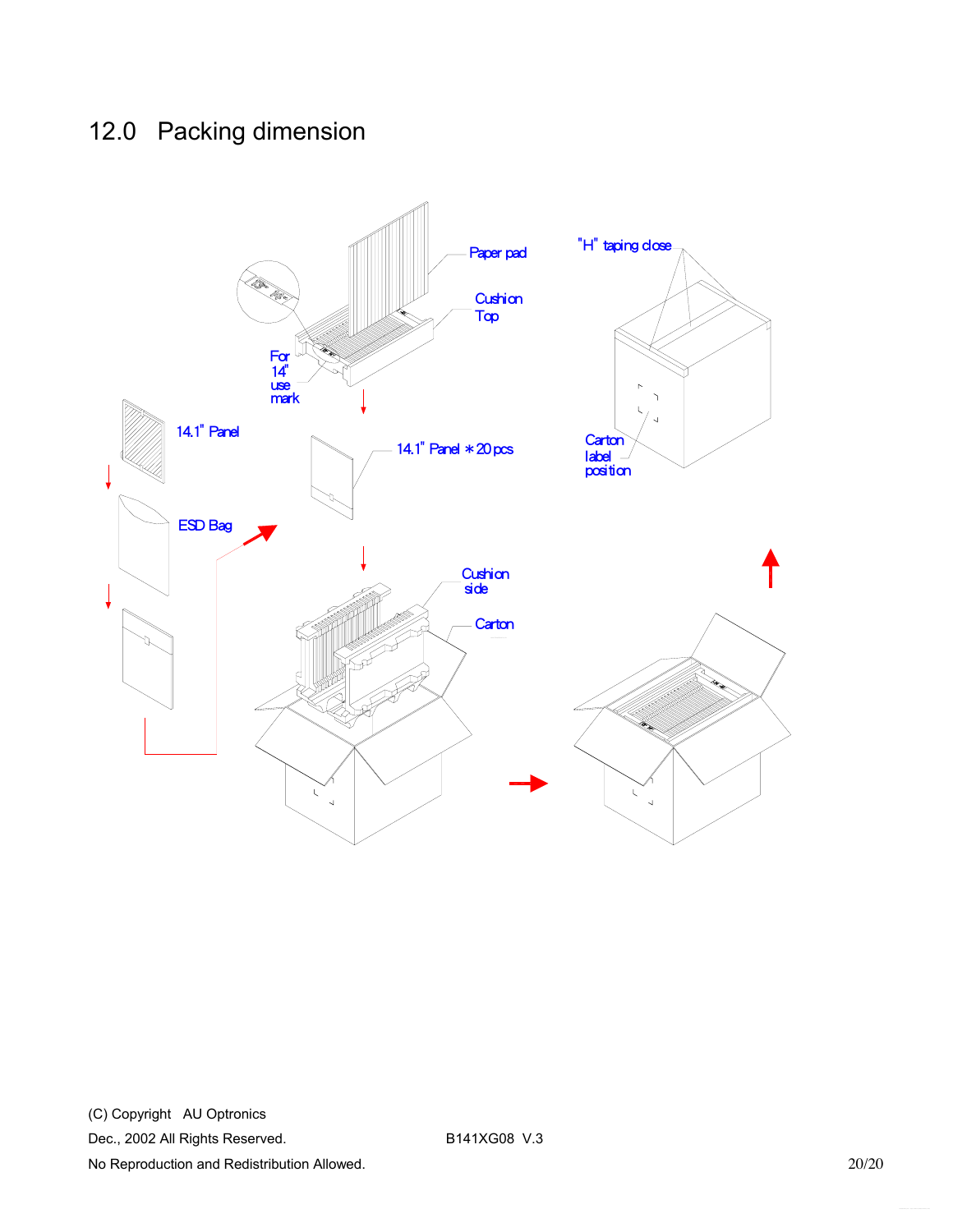# <span id="page-20-0"></span>**13.0 Mechanical Characteristics**



## **13.1 LCM Outline dimension (Front View)**